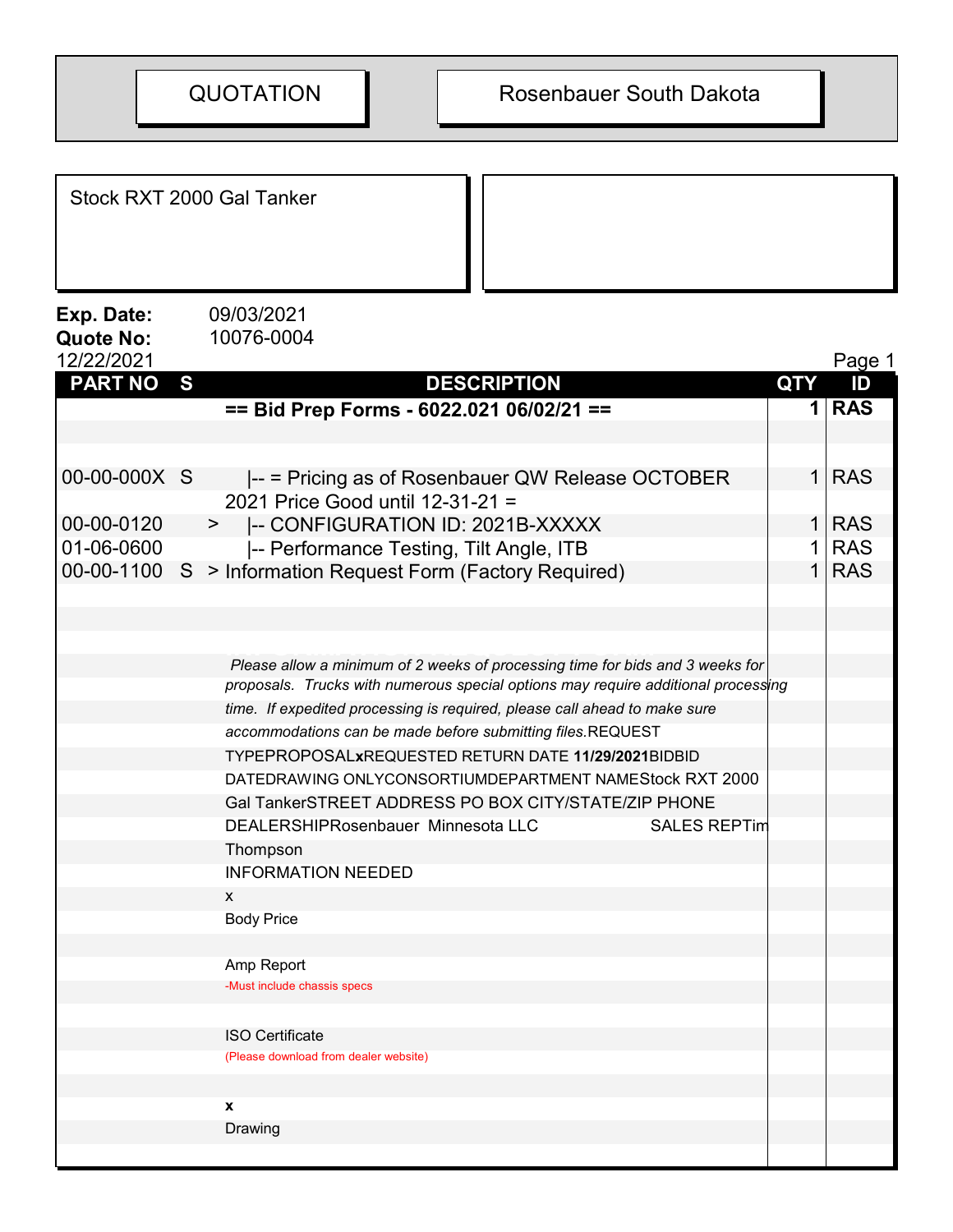| 12/22/2021     |                                                                                      |              | Page 2     |
|----------------|--------------------------------------------------------------------------------------|--------------|------------|
| <b>PART NO</b> | S<br><b>DESCRIPTION</b>                                                              | <b>QTY</b>   | ID         |
|                | 10% Bid Bond (Mail & E-Mail)                                                         |              |            |
|                | Cert of Insurance PDF                                                                |              |            |
|                |                                                                                      |              |            |
|                | X                                                                                    |              |            |
|                | Drawing Update / W&B Update                                                          |              |            |
|                | -Must Include Marked Up Drawing                                                      |              |            |
|                |                                                                                      |              |            |
|                | 10% Bid Bond PDF E-Mail Only                                                         |              |            |
|                |                                                                                      |              |            |
|                | <b>Company History</b>                                                               |              |            |
|                |                                                                                      |              |            |
|                | X                                                                                    |              |            |
|                | Weight & Balance                                                                     |              |            |
|                |                                                                                      |              |            |
|                | 5% Bid Bond (Mail & E-Mail)                                                          |              |            |
|                | Reference List                                                                       |              |            |
|                |                                                                                      |              |            |
|                | X                                                                                    |              |            |
|                | <b>Chassis Price</b>                                                                 |              |            |
|                |                                                                                      |              |            |
|                | 5% Bid Bond PDF E-Mail Only                                                          |              |            |
|                |                                                                                      |              |            |
|                | Legals                                                                               |              |            |
|                | -Please provided specific list of required items                                     |              |            |
|                |                                                                                      |              |            |
|                |                                                                                      |              |            |
|                | <b>Match Previous Build</b>                                                          |              |            |
|                | -Must Include Job Number/Name                                                        |              |            |
|                | Please note job number here                                                          |              |            |
|                |                                                                                      |              |            |
|                |                                                                                      |              |            |
|                |                                                                                      |              |            |
|                | PENALTY CLAUSE?YESNOAMOUNTPENALTY CLAUSE VERBIAGEPlease                              |              |            |
|                | insert penalty clause language here or submit a scan of penalty clause specification |              |            |
|                | with project submission. MISC NOTES: SEND TO: NAMETim Thompson                       |              |            |
|                | <b>ADDRESS100 Third Street</b><br>CITY/STATE/ZIPLyons SD 57041                       |              |            |
|                | EMAILtthompson@rosenbaueramerica.com                                                 |              |            |
|                |                                                                                      |              |            |
| 00-00-1300     | <b>Fire Department Name</b>                                                          | $\mathbf{1}$ | <b>RAS</b> |
| 00-00-1499     | <b>Overall Height Restriction, NONE</b>                                              | 1            | <b>RAS</b> |
| 00-00-1509     | <b>Overall Length Restriction, NONE</b>                                              | 1            | <b>RAS</b> |
|                |                                                                                      |              |            |
|                |                                                                                      |              |            |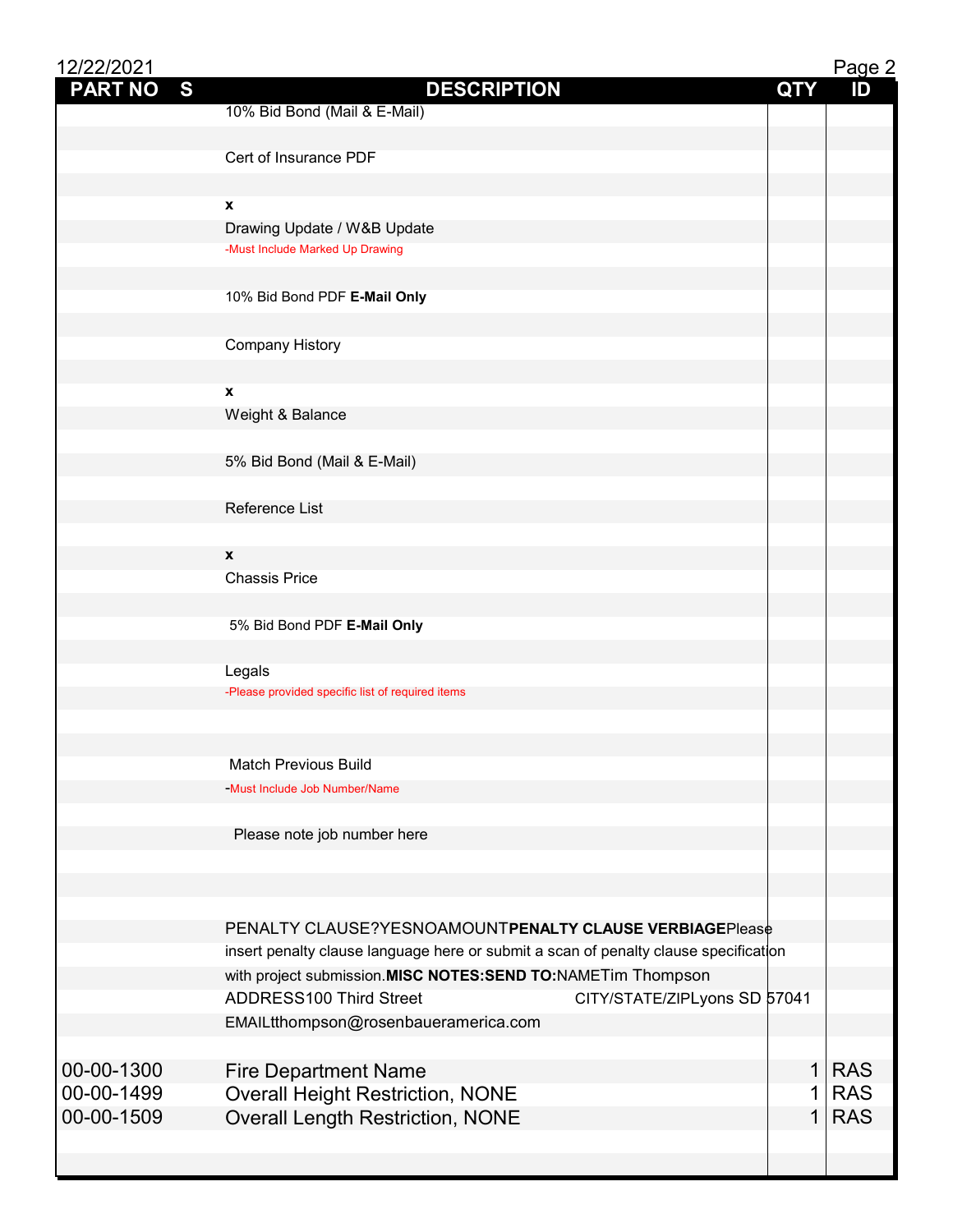| 12/22/2021     |                                                           |                | Page 3     |
|----------------|-----------------------------------------------------------|----------------|------------|
| <b>PART NO</b> | S<br><b>DESCRIPTION</b>                                   | <b>QTY</b>     | ID         |
| 00-00-1519     | <b>Overall Width Restriction, NONE</b>                    | 1              | <b>RAS</b> |
| 00-00-1529     | <b>Wheelbase Restriction, NONE</b>                        | 1              | <b>RAS</b> |
| 00-00-1539     | Angle of Approach, NFPA Minimum, 8 Degrees                | 1 <sup>1</sup> | <b>RAS</b> |
| 00-00-1549     | Angle of Departure, NFPA Minimum, 8 Degrees               | $\mathbf{1}$   | <b>RAS</b> |
| 00-00-3220     | <b>Contract Change Notice</b>                             | $\mathbf 1$    | <b>RAS</b> |
| 00-12-1100     | <b>Financial Stability Response</b>                       | 1 <sup>1</sup> | <b>RAS</b> |
| 01-07-0060     | -- Technical Drawings, Representative Drawings (3-View)   |                | $1$ RAS    |
|                | (Left/Right/Rear)                                         |                |            |
| 01-07-1100     | <b>Change Orders</b>                                      | 1 <sup>1</sup> | <b>RAS</b> |
| 01-33-3409     | Mnls, Bdy Complete, Electronic Internet Service           | $\mathbf{1}$   | <b>RAS</b> |
|                | == Warranties - Single Axle Tanker - 6022.021 06/02/21 == |                | $1$ RAS    |
|                |                                                           |                |            |
| 01-16-0150     | -- Warranty, Apparatus, Body Warranty, 1 Year<br>$\geq$   | 1 <sup>1</sup> | <b>RAS</b> |
| 01-19-0250     | -- Warranty, Bdy, Alum, 5 Years                           | 1 <sup>1</sup> | <b>RAS</b> |
| 01-20-0250     | -- Warranty, Paint, PPG, 5 Years                          | 1 <sup>1</sup> | <b>RAS</b> |
| 01-17-0150     | -- Pump Warranty, Darley, 6 Years                         | 1 <sup>1</sup> | <b>RAS</b> |
| 01-17-1050     | -- Plmbg Warranty, Stnls Stl, 10 Years                    | $\mathbf 1$    | <b>RAS</b> |
| 09-01-0290     | Freightliner M2 2-door W/300 HP Engine 40000GVW 14/26     | 1 <sup>1</sup> | <b>RAS</b> |
|                | Axles                                                     |                |            |
| 09-01-6100     | -- Hrzntl Chassis Exhaust (Front of Rr wheel)             | 1 <sup>1</sup> | <b>RAS</b> |
|                | == Pumper/Tanker-DC Electrical System - 6022.021          |                | $1$ RAS    |
|                | $06/02/21 ==$                                             |                |            |
|                |                                                           |                |            |
| 50-03-1050     | Elecal, Base, Standard, W/O Load Mgmt                     | 1 <sup>1</sup> | <b>RAS</b> |
|                |                                                           |                |            |
|                |                                                           |                |            |
| 50-12-5200     | Elecal Dash Console, In Cab                               | $1 \mid$       | <b>RAS</b> |
|                |                                                           |                |            |
|                |                                                           |                |            |
| 50-15-1100     | Batteries, With Supl'd Chs                                | 1 <sup>1</sup> | <b>RAS</b> |
| 50-15-3100     | Battery Swtch, Mstr Disconnect, Chs Sppld                 |                | 1 RAS      |
|                |                                                           |                |            |
| 50-26-1000     | Battery Chrgr/Cmprsr, Kussmaul, Auto Charge 1000          | 1 <sup>1</sup> | <b>RAS</b> |
| 50-26-1010     | -- Shore Power Inlet, Kussmaul Super Auto-Eject<br>>      | 1 <sup>1</sup> | <b>RAS</b> |
|                |                                                           |                |            |
|                |                                                           |                |            |
| 50-44-1000     | Air Horns, (2) Hood Mted, 24.5" Stuttertone, Chrome       | 1 <sup>1</sup> | <b>RAS</b> |
| 50-44-1010     | Air Horn Cntrl, Driver, Sngl Foot Swtch                   | 1 <sup>1</sup> | <b>RAS</b> |
|                |                                                           |                |            |
| 51-05-1100     | > Dome Lt, Chassis Supl'd                                 | $\mathbf{1}$   | <b>RAS</b> |
| 51-05-6209     | Lt, Engine Cmpt, 12 Volt LED, w/Switch                    | $\mathbf 1$    | <b>RAS</b> |
| 51-05-9000     | -- Switch on Light Head                                   | 1 <sup>1</sup> | <b>RAS</b> |
| 51-05-6409     | Lt, Pump Cmpt, 12 Volt LED With Swtch                     | $\mathbf 1$    | <b>RAS</b> |
| 51-05-9000     | -- Switch on Light Head                                   | 1 <sup>1</sup> | <b>RAS</b> |
|                |                                                           |                |            |
|                |                                                           |                |            |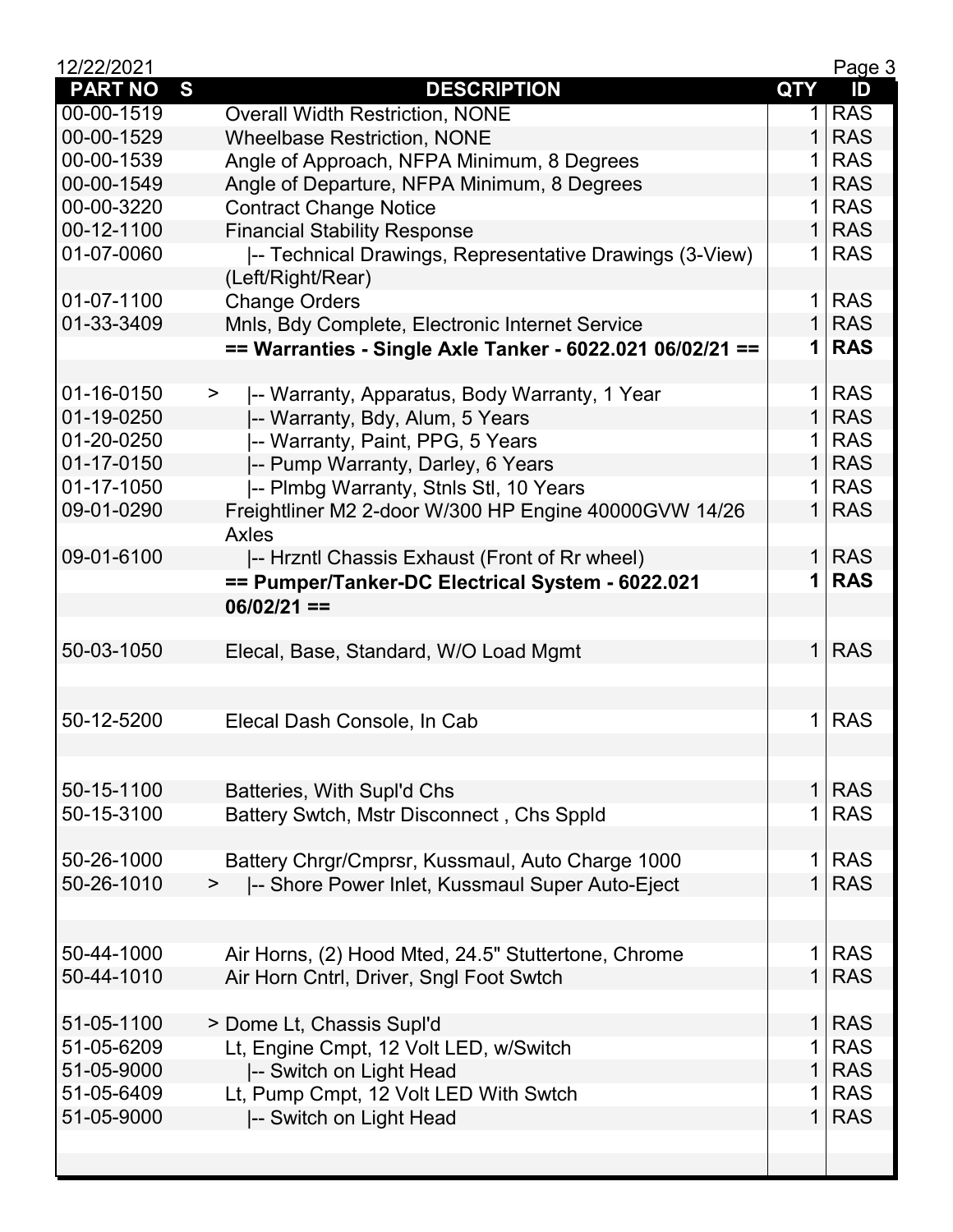| 12/22/2021               |                                                                            |                                | Page 4                   |
|--------------------------|----------------------------------------------------------------------------|--------------------------------|--------------------------|
| <b>PART NO</b>           | S<br><b>DESCRIPTION</b>                                                    | <b>QTY</b>                     | ID                       |
|                          |                                                                            |                                |                          |
|                          |                                                                            |                                |                          |
| 52-01-1800               | Back Up Alarm                                                              |                                | $1$ RAS                  |
|                          |                                                                            |                                |                          |
| 53-01-1502               | Marker Lts, LED, DOT Requirements                                          | 1 <sup>1</sup>                 | <b>RAS</b>               |
| 53-02-1500               | License Plate Brkt, Stainless w/ LED Lt, Rr                                |                                | <b>RAS</b>               |
| 53-03-0299               | Whelen Rr DOT 600 LED Ltng Pkg (4x6)                                       | 1 <sup>1</sup>                 | <b>RAS</b>               |
| 53-03-2609               | -- Tail/Brake Lts, Whelen, 600 LED, 4"x6" (Pair)                           |                                | <b>RAS</b>               |
| 53-04-2609               | -- Turn Signals, Whelen, 600's LED w/ Arrow, 4"x6" (Pair)                  | $\mathbf{1}$                   | <b>RAS</b>               |
| 53-06-3509               | -- Backup Lts, Whelen, 600's LED, 4"x6" (Pair)                             | 1                              | <b>RAS</b>               |
|                          |                                                                            |                                |                          |
|                          |                                                                            |                                |                          |
| 54-02-1560               | -- Ground Lts, Cab, 2 Door, LED Pair                                       | 1 <sup>1</sup>                 | <b>RAS</b>               |
| 54-03-1250               | -- Ground Lts, Pump Panel, LED, Pair                                       | $\mathbf{1}$<br>1 <sup>1</sup> | <b>RAS</b><br><b>RAS</b> |
| 54-03-1650<br>54-04-1999 | -- Ground Lts, Rr Step, LED, Pair<br>-- Lt Swtch, Ground Lts w/ Park Brake | 1 <sup>1</sup>                 | <b>RAS</b>               |
|                          |                                                                            |                                |                          |
| 54-02-2320               | Step Lts, Cab, (2) Pair LED Four                                           | 1 <sup>1</sup>                 | <b>RAS</b>               |
|                          |                                                                            |                                |                          |
| 54-10-1602               | Step Lt, Rr Tailboard, LED, Ea                                             | $\overline{2}$                 | <b>RAS</b>               |
| 54-11-2100               | -- Lt Swtch, Step/Wlkwy Lts Wired Park Brake Swtch                         | 2 <sup>1</sup>                 | <b>RAS</b>               |
| 54-10-1604               | Step Lts, Fxd /Fldg Step, LED                                              | $\mathbf 1$                    | <b>RAS</b>               |
| 54-11-2100               | Lt Swtch, Step/Wlkwy Lts Wired Park Brake Swtch                            | 1 <sup>1</sup>                 | <b>RAS</b>               |
| 54-12-2000               | Deck Lts, Unity, 1-Spot 1-Flood                                            | $\mathbf 1$                    | <b>RAS</b>               |
| 54-12-2020               | -- Deck Lts, Rr Of Hosebed                                                 | 1 <sup>1</sup>                 | <b>RAS</b>               |
|                          |                                                                            |                                |                          |
| 55-11-2000               | Dr Open/Hazard Wrn Lt, Flashing Marker, Red Lens                           | 1 <sup>1</sup>                 | <b>RAS</b>               |
|                          |                                                                            |                                |                          |
|                          |                                                                            |                                |                          |
| 56-01-3000               | Siren, Elect, Whelen 295SLSA1                                              | $\mathbf{1}$                   | <b>RAS</b>               |
| 56-01-3010               | -- Spkr, Whelen SA315P, 100 Watt                                           | 1                              | <b>RAS</b>               |
|                          |                                                                            |                                |                          |
| 57-02-3050               | > Lt Bar, Whelen, Justice, LED, 56" JE2NFPA                                | $\mathbf{1}$                   | <b>RAS</b>               |
| 57-10-0609               | -- Lightbar Cntrl, with Master Warning Switch                              | 1                              | <b>RAS</b>               |
|                          |                                                                            |                                |                          |
|                          |                                                                            |                                |                          |
| 58-71-3200               | -- Wrn Lts, Whelen, Upper Rr (2) S-LED Rotary L31 P/N                      | 1 <sup>1</sup>                 | <b>RAS</b>               |
|                          | $L31*F$                                                                    |                                |                          |
| 57-20-8119               | -- Wrn Lt, Drvr, Whelen, L31 LED Rotator Red Color                         | 1 <sup>1</sup>                 | <b>RAS</b>               |
|                          | Lens, Ea                                                                   |                                |                          |
| 57-20-8120               | -- Wrn Lt, Offcr, Whelen, L31 LED Rotator Red Color                        | 1 <sup>1</sup>                 | <b>RAS</b>               |
|                          | Lens, Ea                                                                   |                                |                          |
|                          |                                                                            |                                |                          |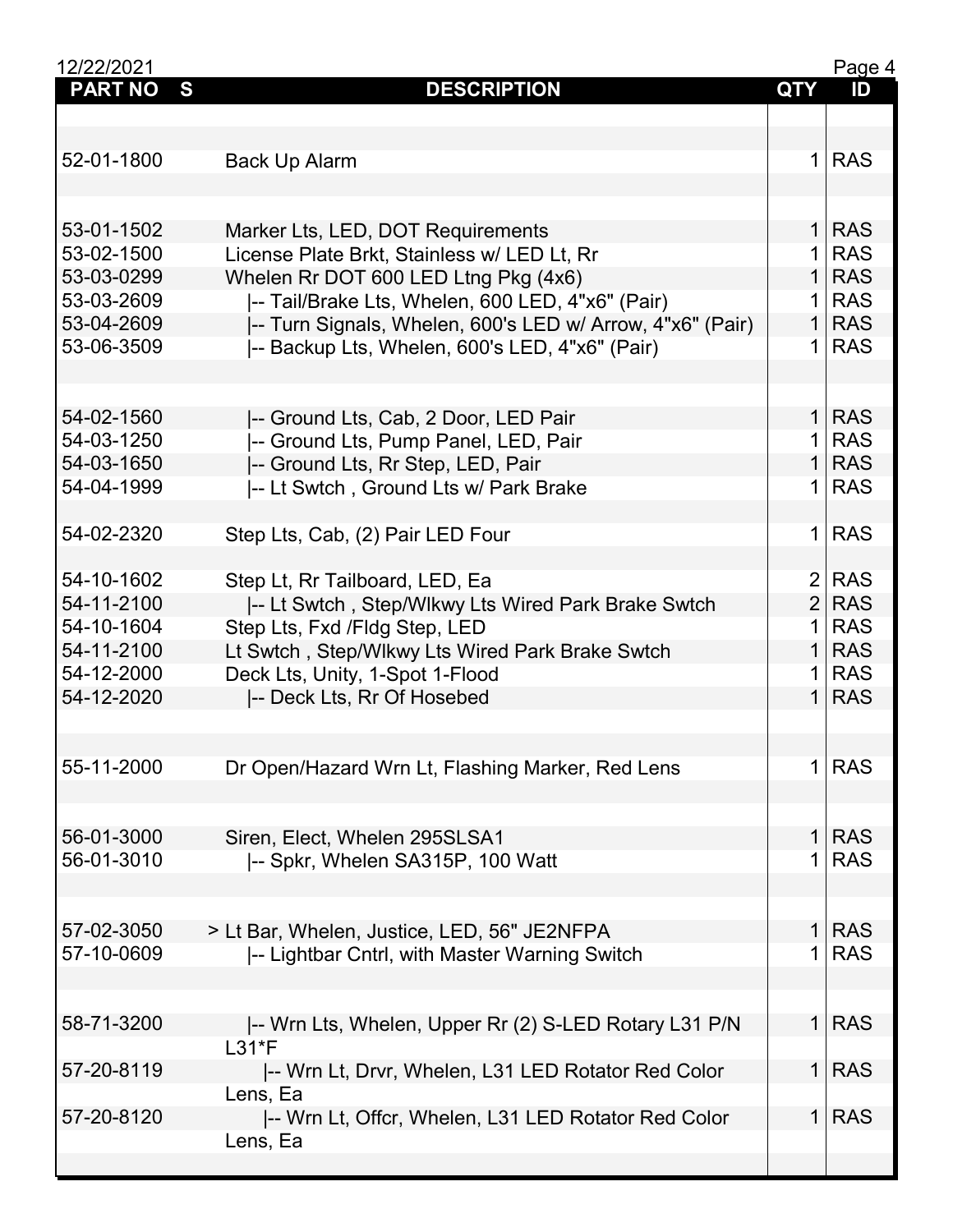| 12/22/2021     |                                                           |                | Page 5     |
|----------------|-----------------------------------------------------------|----------------|------------|
| <b>PART NO</b> | S<br><b>DESCRIPTION</b>                                   | <b>QTY</b>     | ID         |
| 58-74-5300     | -- Stanchions, Rr Wrn Lt, Cast Alum                       | 1              | <b>RAS</b> |
| 58-03-3020     | Wrn Lts, Whelen, Low Frnt, (2) LINZ6 LED                  |                | <b>RAS</b> |
| 57-20-2109     | -- Wrn Lt, Drvr, Whelen, LINZ6, Red LED, Clear Lens, Ea   |                | <b>RAS</b> |
| 57-20-2110     | -- Wrn Lt, Offcr, Whelen, LINZ6, Red LED, Clear Lens, Ea  | $\mathbf 1$    | <b>RAS</b> |
|                |                                                           |                |            |
| 58-01-2209     | -- Flange, Chrome, Wrn Lt, Whin, LINZ6FC, Ea              | 1 <sup>1</sup> | <b>RAS</b> |
| 58-09-4109     | -- Wrn Lts, Whelen, Intrsct (2) LINZ6 LED<br>>            | 1 <sup>1</sup> | <b>RAS</b> |
| 57-20-2109     | -- Wrn Lt, Drvr, Whelen, LINZ6, Red LED, Clear Lens,      | $1 \mid$       | <b>RAS</b> |
|                | Ea                                                        |                |            |
| 57-20-2110     | -- Wrn Lt, Offcr, Whelen, LINZ6, Red LED, Clear Lens,     | 1              | <b>RAS</b> |
|                | Ea                                                        |                |            |
| 58-01-2209     | -- Flange, Chrome, Wrn Lt, Whln, LINZ6FC, Ea              | $\overline{2}$ | <b>RAS</b> |
| 58-26-4109     | -- Wrn Lts, Whelen, Low Mid Bdy (2) LINZ6 LED             | $\mathbf{1}$   | <b>RAS</b> |
| 57-20-2109     | -- Wrn Lt, Drvr, Whelen, LINZ6, Red LED, Clear Lens,      | 1              | <b>RAS</b> |
|                | Ea                                                        |                |            |
| 57-20-2110     |                                                           | 1              | <b>RAS</b> |
|                | -- Wrn Lt, Offcr, Whelen, LINZ6, Red LED, Clear Lens,     |                |            |
|                | Ea                                                        | $\overline{2}$ | <b>RAS</b> |
| 58-01-2209     | -- Flange, Chrome, Wrn Lt, Whln, LINZ6FC, Ea              | $\mathbf 1$    |            |
| 58-36-4109     | -- Wrn Lts, Whelen, Low Rr Side (2) LINZ6 LED             |                | <b>RAS</b> |
| 57-20-2109     | -- Wrn Lt, Drvr, Whelen, LINZ6, Red LED, Clear Lens,      | 1              | <b>RAS</b> |
|                | Ea                                                        |                |            |
| 57-20-2110     | -- Wrn Lt, Offcr, Whelen, LINZ6, Red LED, Clear Lens,     | 1              | <b>RAS</b> |
|                | Ea                                                        |                |            |
|                |                                                           |                |            |
| 58-01-2209     | -- Flange, Chrome, Wrn Lt, Whln, LINZ6FC, Ea              | 2 <sup>1</sup> | <b>RAS</b> |
|                |                                                           |                |            |
| 58-81-4109     | -- Wrn Lts, Whelen, Low Rr (2) LINZ6 LED                  | 1 <sup>1</sup> | <b>RAS</b> |
| 57-20-2109     | -- Wrn Lt, Drvr, Whelen, LINZ6, Red LED, Clear Lens,      | 1 <sup>1</sup> | <b>RAS</b> |
|                | Ea                                                        |                |            |
| 57-20-2110     | -- Wrn Lt, Offcr, Whelen, LINZ6, Red LED, Clear Lens,     | 1              | <b>RAS</b> |
|                | Ea                                                        |                |            |
| 58-01-2209     | -- Flange, Chrome, Wrn Lt, Whln, LINZ6FC, Ea              | $\overline{2}$ | <b>RAS</b> |
|                | == Pumper/Tanker-Chassis Modifications - 6022.021         | $\mathbf 1$    | <b>RAS</b> |
|                | $06/02/21 ==$                                             |                |            |
|                |                                                           |                |            |
| 09-01-4200     | Chassis Cab Step Trim Pkg 2-Dr Comm Chassis               | 1              | <b>RAS</b> |
| 09-01-4202     | -- Cap Step Enclosure, Commercial, 2 Dr LH Side<br>$\geq$ | 1              | <b>RAS</b> |
| 09-01-4204     | -- Cap Step Enclosure, Commercial, 2 Dr RH Side<br>$\,>$  |                | <b>RAS</b> |
| 09-01-4303     | Rear Wheel, Braided Stainless Steel Valve Extensions      | 1              | <b>RAS</b> |
|                |                                                           |                |            |
|                |                                                           |                |            |
|                |                                                           |                |            |
| 10-02-1100     | -- Label, Data, Fluid Levels                              | $\mathbf{1}$   | <b>RAS</b> |
|                |                                                           |                |            |
|                |                                                           |                |            |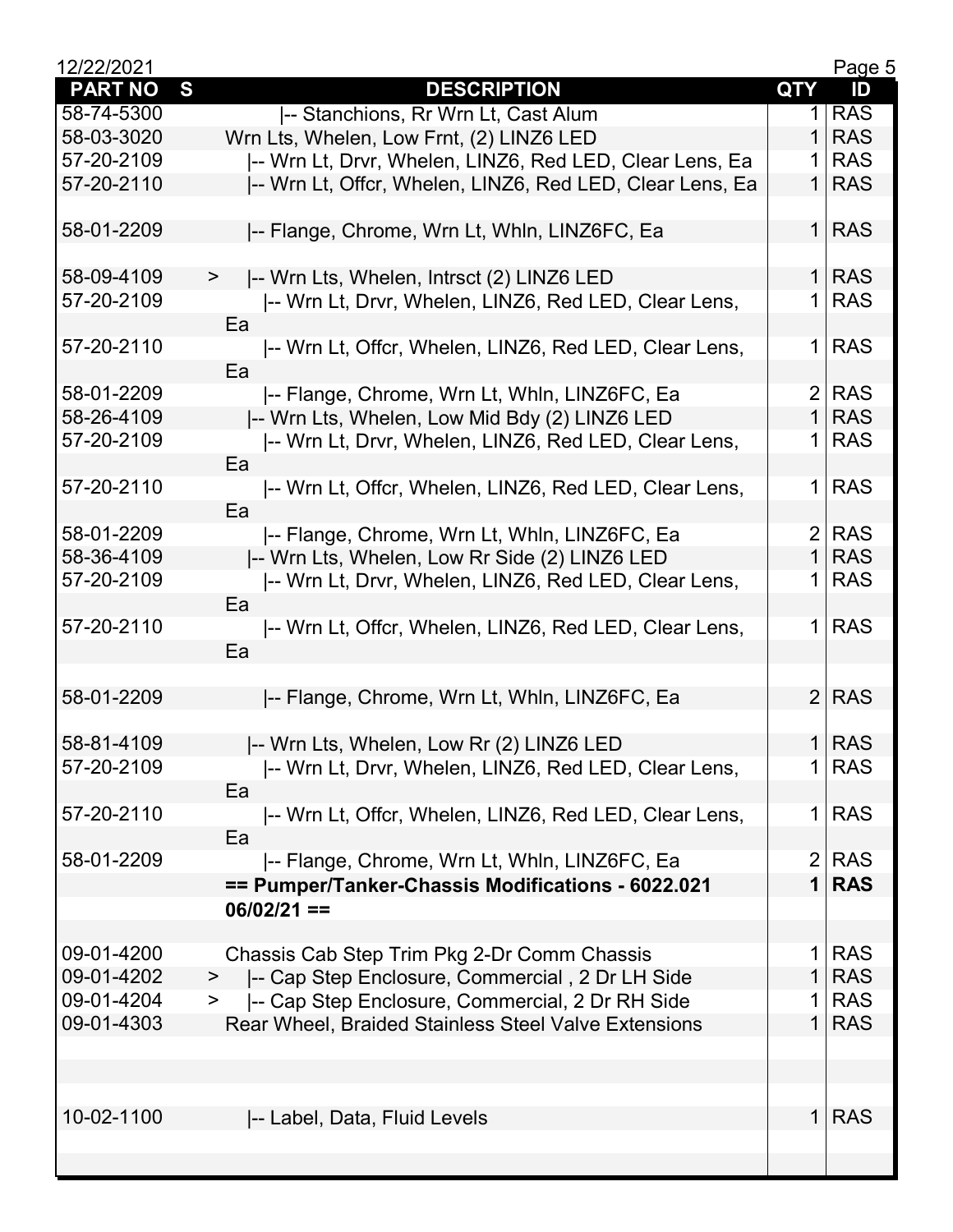| 12/22/2021     |                                                           |                | Page 6     |
|----------------|-----------------------------------------------------------|----------------|------------|
| <b>PART NO</b> | S<br><b>DESCRIPTION</b>                                   | <b>QTY</b>     | ID         |
| 10-02-1200     | -- Label, Data, Height x Length, Weight                   | 1              | <b>RAS</b> |
| 10-02-1300     | -- Label, Data, "No Ride" Rr Step                         | 1              | <b>RAS</b> |
| 10-02-2100     | -- Label, Indicating Number of Seats                      | 1              | <b>RAS</b> |
| 10-02-2500     | -- Label, "Caution: Do Not Wear Helmet While Seated"      | $\mathbf{1}$   | <b>RAS</b> |
|                |                                                           |                |            |
|                |                                                           |                |            |
| 10-03-6010     | -- Tow Plates (2), Rr Frame Rail, Under Step              | 1 <sup>1</sup> | <b>RAS</b> |
| 80-43-2400     | -- Painting, Tow Plates, Blk                              | 1 <sup>1</sup> | <b>RAS</b> |
|                |                                                           |                |            |
|                |                                                           |                |            |
| 09-01-4300     | -- Chassis Whl Trim Package, SS Wheel liners, Mud flaps   | 1 <sup>1</sup> | <b>RAS</b> |
| 09-01-4301     | -- Mud Flaps, Behind Front & Rear Wheels                  | $\mathbf{1}$   | <b>RAS</b> |
| 09-01-4302     | -- Wheel Covers, Stainless Steel, w/Hub & Nut Covers      | 1              | <b>RAS</b> |
| 10-06-1609     | > Tire Pressure Indicator, Sngl Axle RWTG1235             | $\mathbf 1$    | <b>RAS</b> |
|                |                                                           |                |            |
|                |                                                           |                |            |
|                | == Midship Pumper/Tanker Pump & Plumbing - 6022.021       |                | $1$ RAS    |
|                | $06/02/21 ==$                                             |                |            |
|                |                                                           |                |            |
|                |                                                           |                |            |
| 20-04-2900     | Pump, Darley, HM, 1 Stage, PTO                            | 1              | <b>RAS</b> |
| 20-04-2910     | -- Pump Flow Rtng, Darley, HM, 500 GPM<br>>               | $\mathbf{1}$   | <b>RAS</b> |
| 22-03-1350     | -- Intk, Ungated, 4", LH Side                             | 1 <sup>1</sup> | <b>RAS</b> |
| 22-41-6100     | -- Cap, 4", Chrome Long Hndl                              | $\mathbf{1}$   | <b>RAS</b> |
| 20-05-2809     | -- Pump Seal, Mech, Darley, HM PTO                        | 1              | <b>RAS</b> |
| 20-05-3309     | -- Pump Shift, Darley, Elec, PTO, Stationary              | $\mathbf{1}$   | <b>RAS</b> |
| 27-10-6000     | -- Pressure Gvrnr, FRC, In-Cntrl, TGA 300 w/Bdy<br>$\,>$  | 1              | <b>RAS</b> |
| 20-29-1402     | -- Primer, Trident Air Primer, Manual<br>$\,>$            | 1 <sup>1</sup> | <b>RAS</b> |
| 20-29-1252     | -- Primer Control - Main Pump Manual Push Button          | 1 <sup>1</sup> | <b>RAS</b> |
|                |                                                           |                |            |
|                | <b>STAINLESS STEEL PUMP PLUMBING *</b>                    | 1              | <b>RAS</b> |
|                |                                                           |                |            |
| 21-00-1100     | -- Piping, Stnls Stl                                      | 1              | <b>RAS</b> |
| 21-01-5650     | -- Intk Manifold, Stnls Stl                               | $\mathbf{1}$   | <b>RAS</b> |
| 21-01-6650     | -- Dschg Manifold, Stnls Stl                              | 1              | <b>RAS</b> |
| 21-00-2050     | -- Screens/Anodes, Pump                                   | $\mathbf{1}$   | <b>RAS</b> |
| 21-01-0250     | -- Pump Drain, Master, Manifold, Push Pull Type<br>$\, >$ | 1              | <b>RAS</b> |
| 21-01-5650     | -- Intk Manifold, Stnls Stl                               | $\mathbf{1}$   | <b>RAS</b> |
| 21-01-6650     |                                                           | 1              | <b>RAS</b> |
| 21-01-7150     | -- Dschg Manifold, Stnls Stl                              | 1              | <b>RAS</b> |
| 21-01-8100     | -- Painting, Pump & Piping, Silver                        | 1              | <b>RAS</b> |
|                | -- Threads, National Hose (NST)                           |                |            |
| 22-52-0310     | -- Tank-To-Pump, Water Tank, 3", PTO                      | $\mathbf{1}$   | <b>RAS</b> |
| 22-55-1150     | -- Intk VIv Cntrl, Pull Rod, 1/4 Turn Lckg                | 1              | <b>RAS</b> |
| 24-62-1500     | -- VIv Mfger, AKR, 8000, (3")                             | 1              | <b>RAS</b> |
|                |                                                           |                |            |
|                |                                                           |                |            |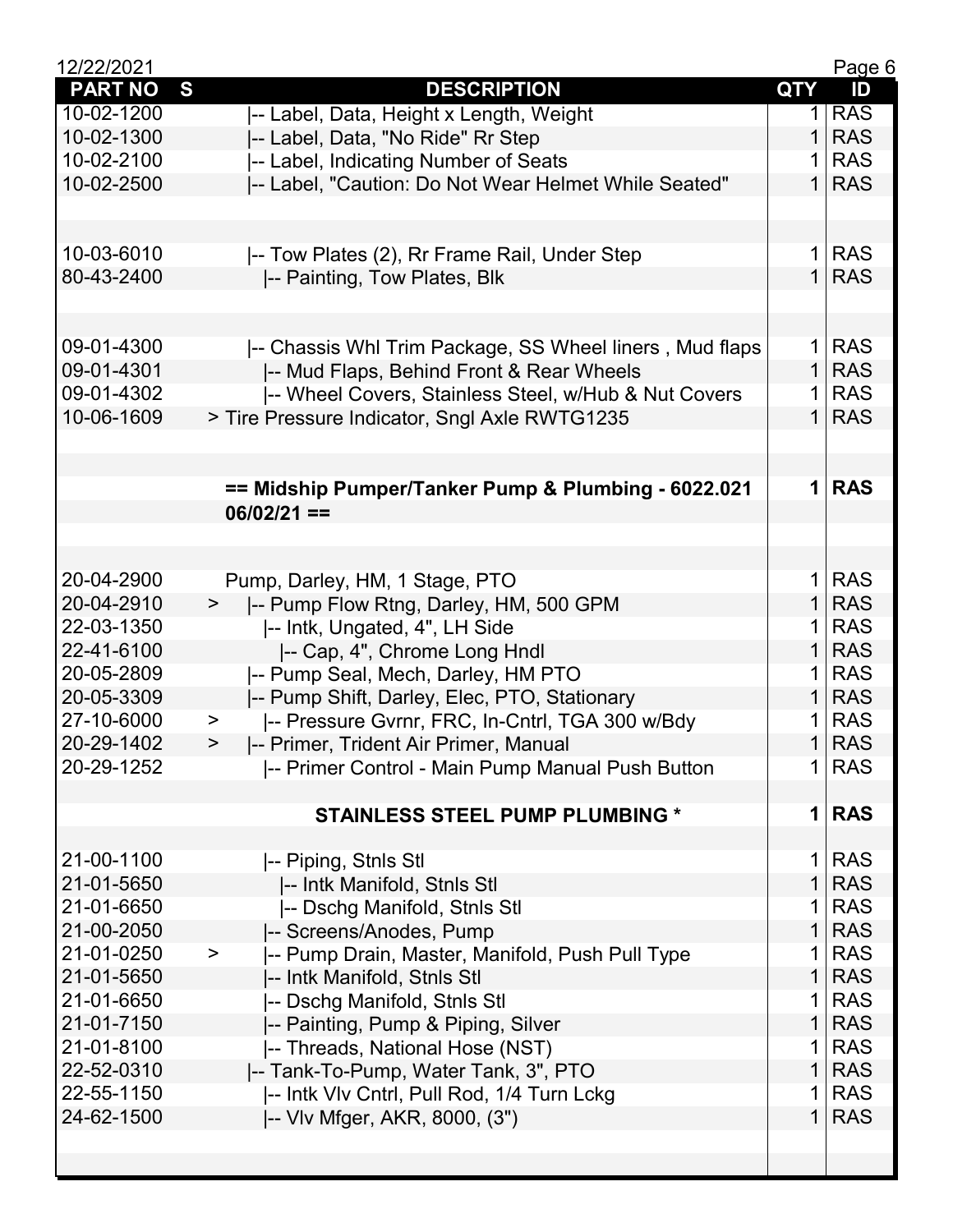| 12/22/2021     |                                                                                 |                | Page 7     |
|----------------|---------------------------------------------------------------------------------|----------------|------------|
| <b>PART NO</b> | S<br><b>DESCRIPTION</b>                                                         | <b>QTY</b>     | ID         |
| 22-55-1150     | -- Intk VIv Cntrl, Pull Rod, 1/4 Turn Lckg                                      | 1 <sup>1</sup> | <b>RAS</b> |
| 23-02-2300     | -- Tank Fill/Cooling Line, Water Tank, 2"                                       | 1              | <b>RAS</b> |
| 24-50-1150     | -- Dschg Vlv Cntrl, Pull Rod, 1/4 Turn Lckg<br>$\geq$                           | 1              | <b>RAS</b> |
| 24-61-1820     | -- Valve (2")                                                                   | 1              | <b>RAS</b> |
| 20-30-5200     | Pump Install, Midship PTO, By Bdy Bldr                                          | $\mathbf 1$    | <b>RAS</b> |
|                |                                                                                 |                |            |
|                |                                                                                 |                |            |
| 20-31-1650     | Pump Test, Factory Test Only                                                    | 1 <sup>1</sup> | <b>RAS</b> |
|                |                                                                                 |                |            |
|                |                                                                                 |                |            |
| 20-31-4109     | Pump Cooler, Bypass-To-Tank, 3/8"                                               |                | $1$ RAS    |
| 20-31-5109     | > Heat Exchanger, Engine, Hook-Up Only                                          | 1 <sup>1</sup> | <b>RAS</b> |
|                |                                                                                 |                |            |
|                |                                                                                 |                |            |
| 23-09-4200     | Dschg, 2-1/2", Left Side, Pump Panel, NST                                       | 1 <sup>1</sup> | <b>RAS</b> |
| 21-01-2550     | -- Drain/Bleeder, IC Lift-Up, Mnl 1/4 Turn                                      | $\mathbf{1}$   | <b>RAS</b> |
| 24-02-3200     | -- Elbow, 2-1/2"F x 2-1/2"M, Chrome                                             | $\mathbf 1$    | <b>RAS</b> |
| 24-03-3400     | -- Cap, 2-1/2", Chrome, Rocker Lug, w/Chain                                     | $\mathbf{1}$   | <b>RAS</b> |
| 24-50-1150     |                                                                                 | 1 <sup>1</sup> | <b>RAS</b> |
|                | -- Dschg VIv Cntrl, Pull Rod, 1/4 Turn Lckg<br>$\,>$                            | $\mathbf{1}$   | <b>RAS</b> |
| 24-61-1850     | -- Valve (2-1/2")                                                               | 1 <sup>1</sup> |            |
| 27-02-1150     | -- Gauge, Dschg, 2-1/2" 400#, White Face<br>$\, >$                              |                | <b>RAS</b> |
|                |                                                                                 |                |            |
|                |                                                                                 |                |            |
| 23-10-4200     | Dschg, 2-1/2", Right Side, Pump Panel, NST                                      | $\mathbf{1}$   | <b>RAS</b> |
| 21-01-2550     | -- Drain/Bleeder, IC Lift-Up, Mnl 1/4 Turn                                      | $\mathbf 1$    | <b>RAS</b> |
| 24-02-3200     | -- Elbow, 2-1/2"F x 2-1/2"M, Chrome                                             | $\mathbf{1}$   | <b>RAS</b> |
| 24-03-3400     | -- Cap, 2-1/2", Chrome, Rocker Lug, w/Chain                                     | 1              | <b>RAS</b> |
| 24-50-1150     | -- Dschg Vlv Cntrl, Pull Rod, 1/4 Turn Lckg<br>>                                | 1 <sup>1</sup> | <b>RAS</b> |
| 24-61-1850     | -- Valve (2-1/2")                                                               | 1              | <b>RAS</b> |
| 27-02-1150     | -- Gauge, Dschg, 2-1/2" 400#, White Face<br>>                                   | 1              | <b>RAS</b> |
|                |                                                                                 |                |            |
|                |                                                                                 |                |            |
| 23-11-3200 S   | S.O.R./ Manifold discharge port                                                 | 1              | <b>RAS</b> |
|                | <b>Previsions for future installation discharge</b>                             |                |            |
|                |                                                                                 |                |            |
|                | 2-1/2" discharge Port shall be installed on manifold for future installation of |                |            |
|                | a discharge.                                                                    |                |            |
|                |                                                                                 |                |            |
|                |                                                                                 |                |            |
|                |                                                                                 |                |            |
|                |                                                                                 |                |            |
|                | == Tanker-Side Mount Pump Compt - 6022.021 06/02/21                             |                | <b>RAS</b> |
|                | $==$                                                                            |                |            |
|                |                                                                                 |                |            |
|                |                                                                                 |                |            |
|                |                                                                                 |                |            |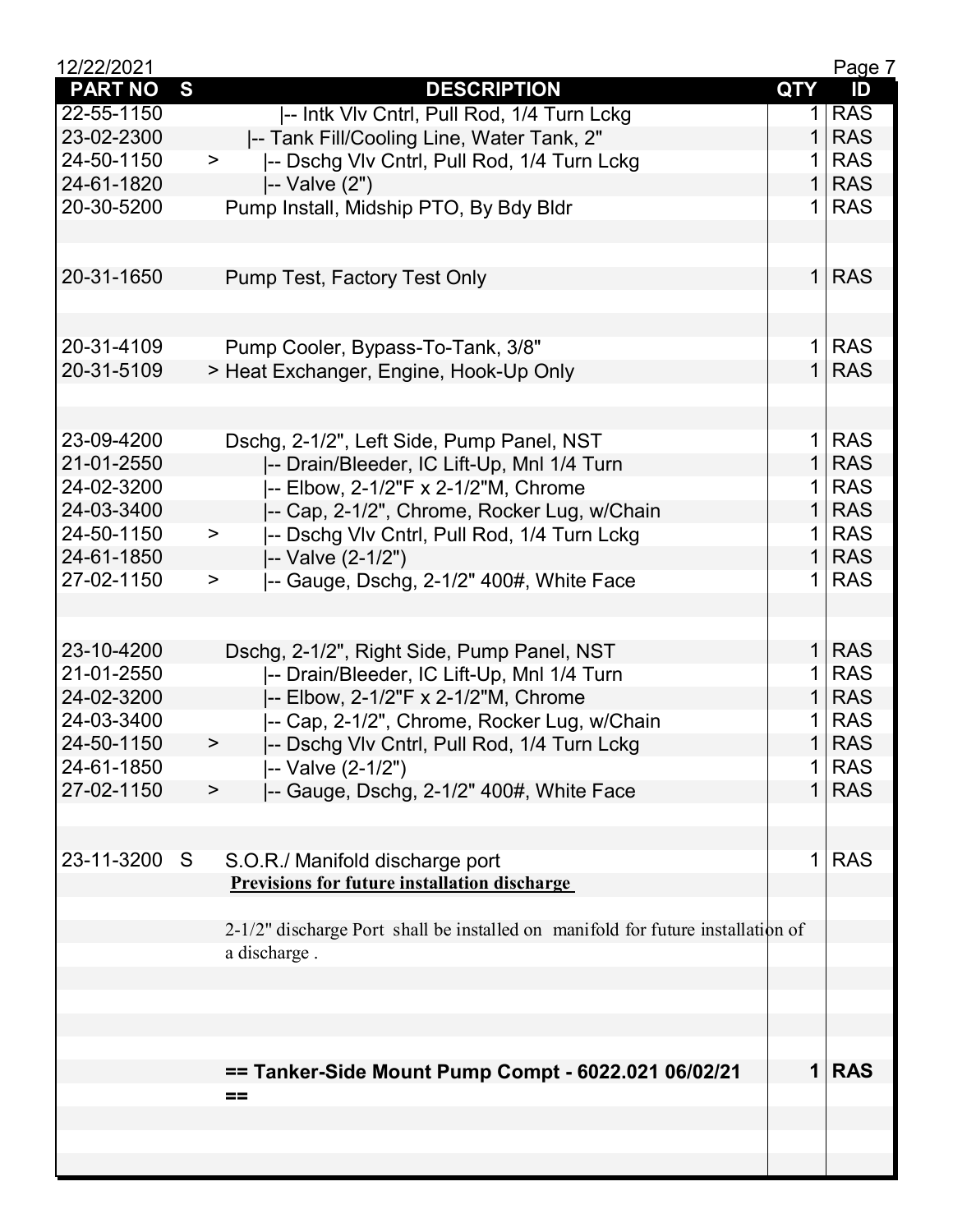| 12/22/2021     |                                                            |                | Page 8     |
|----------------|------------------------------------------------------------|----------------|------------|
| <b>PART NO</b> | S<br><b>DESCRIPTION</b>                                    | <b>QTY</b>     | ID         |
| 26-12-3000     | Pump Enc, Side Mt, Front Compt Tanker Style                |                | $1$ RAS    |
|                |                                                            |                |            |
|                |                                                            |                |            |
| 26-35-7400     | Pump Panel, Blk LineX, LH, SM                              | $\mathbf{1}$   | <b>RAS</b> |
| 26-35-1100     | -- Pump Panel, Bltd, LH                                    | $\mathbf 1$    | <b>RAS</b> |
| 26-55-5000     | Labels, Test Data and Safety Placards                      | 1 <sup>1</sup> | <b>RAS</b> |
| 26-55-5100     | Labels, Color Coded                                        | 1 <sup>1</sup> | <b>RAS</b> |
|                |                                                            |                |            |
|                |                                                            |                |            |
| 26-56-5600     | Pump Panel LED Lts, (3) Tecniq E10-W0001-1, Midship LH     | 1 <sup>1</sup> | <b>RAS</b> |
|                | w/ Sw on Pmp Oprtr's Pnl                                   |                |            |
| 26-56-5700     | Pump Panel Lt, Actuated w/Pump Engagement                  | 1 <sup>1</sup> | <b>RAS</b> |
|                |                                                            |                |            |
|                |                                                            | 1 <sup>1</sup> | <b>RAS</b> |
| 27-01-4150     | Gauge, Test Taps                                           |                |            |
|                |                                                            |                |            |
| 27-35-1102     | Water Tank Gauge, FRC, TankVision Pro 300, Pump Panel      | 1 <sup>1</sup> | <b>RAS</b> |
|                | <b>WLA300-A00</b>                                          |                |            |
|                | == LL/LR Single Axle Pumper/Tanker - 6022.021 06/02/21     | $\mathbf 1$    | <b>RAS</b> |
|                | $==$                                                       |                |            |
|                |                                                            |                |            |
|                |                                                            |                |            |
| 25-25-0720     | > Water Tank, 2000 Gal, Tnkr, Poly                         | $\mathbf{1}$   | <b>RAS</b> |
| 25-44-1400     | -- Water Tank, Fill Tower, 10" x 10", <3500 Gals           | $\mathbf 1$    | <b>RAS</b> |
|                |                                                            |                |            |
|                |                                                            |                |            |
| 25-62-7200     | -- Quick Dump, Rr 10", Extrnl Mt                           |                | $1$ RAS    |
| 25-50-3000     | -- Direct Tank Fill, 4" Btr/Fly Vlv, Rr, 4"NSTM Adapter    | 1              | <b>RAS</b> |
|                | and Cap                                                    |                |            |
| 25-62-2100     | -- Quick Dump, Rr 10", Mnl Open/Close Cntrls               | 1              | <b>RAS</b> |
| 25-62-7500     | -- Quick Dump Chute, Rr, 10" Mnl Extnd/Rtrct               | 1              | <b>RAS</b> |
| 25-62-7600     | -- Quick Dump, Rr 10", Pntd Stl                            | 1              | <b>RAS</b> |
| 25-62-7700     | -- Quick Dump Chute, Rr, Swivel Dump                       | $\mathbf{1}$   | <b>RAS</b> |
|                |                                                            |                |            |
| 29-10-1000     |                                                            | $\mathbf 1$    | <b>RAS</b> |
| 29-10-5100     | Hosebed, Grating, Extrd Alum, <180" Long                   | 1              | <b>RAS</b> |
| 29-20-2009     | -- Hosebed, Strge Cpcty, 55 Cubic Feet, Minimum            | 1              | <b>RAS</b> |
| 29-20-5600     | > Hosebed Cvr, Vinyl, Velcro                               | $\mathbf{1}$   | <b>RAS</b> |
|                | -- Vinyl Cover, Color, RED                                 |                |            |
|                |                                                            |                |            |
| 30-00-0198     | Raw Material Surcharge - Included in Body Cost             | 1              | <b>RAS</b> |
| 30-01-1899     | Bdy Const - Rosenbauer FX - 1/8" Alum - Sngl Axl Pmpr/Tnkr | $\mathbf{1}$   | <b>RAS</b> |
|                |                                                            |                |            |
|                |                                                            |                |            |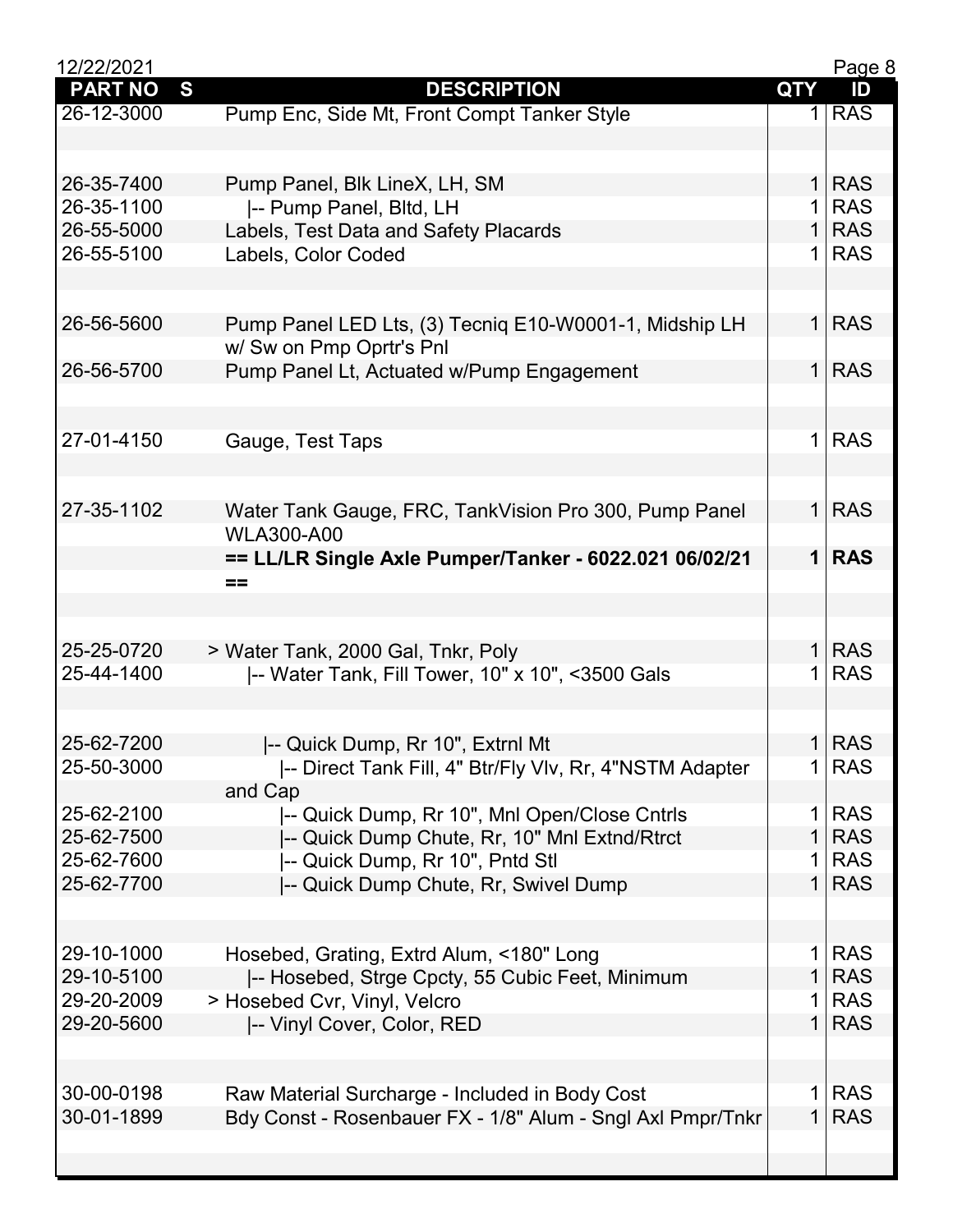| 12/22/2021     |                                                           |                | Page 9     |
|----------------|-----------------------------------------------------------|----------------|------------|
| <b>PART NO</b> | S<br><b>DESCRIPTION</b>                                   | <b>QTY</b>     | ID         |
| 30-02-2200     | -- Smooth Alum Compt Floors                               |                | $1$ RAS    |
| 30-10-1109     | -- Sub Frame, Hot-Dip Galv                                | 1 <sup>1</sup> | <b>RAS</b> |
| 31-01-1209     | -- Bdy, Frmd Alum, Pmpr/Tnkr, Up to 160"                  |                | $1$ RAS    |
| 44-06-2209     | -- Whi Well Panel, Alum Pntd, Sngl Axle - Alum            |                | $1$ RAS    |
| 44-06-4100     | -- Fenderette, Polished Aluminum                          |                | $1$ RAS    |
| 31-01-2109     | 98" OAW, 25" Lwr Dpth Both Sides, SA LL/LR                |                | $1$ RAS    |
| 29-00-1209     | -- Hosebed, Pmpr, <180" L, 68" Wide                       |                | $1$ RAS    |
| 32-03-1133     | -- Cmpt Height, 33" High Left                             |                | $1$ RAS    |
| 32-03-1233     | -- Cmpt Height, 33" High Right                            |                | $1$ RAS    |
| 32-04-1209     | Roll Up Drs, LL/LR                                        |                | $1$ RAS    |
| 30-02-1149     | -- Roll-Up Drs - Amdor                                    |                | $2$ RAS    |
|                |                                                           |                |            |
|                |                                                           |                |            |
| 32-05-1039     | -- Ahd Rr Whls - Low Comp't - Roll Up Dr - Natural Finish |                | $1$ RAS    |
| 55-01-4009     | -- Cmpt LED Strip Lt, (2) Ea Cmpt (approx 12")            |                | $1$ RAS    |
| 55-06-1409     | -- Cmpt Lt, Dr Swtch, Magnetic, Ea                        |                | $1$ RAS    |
|                |                                                           |                |            |
|                |                                                           |                |            |
| 32-06-1039     | -- Ahd Rr Whls - Low Comp't - Roll Up Door - Natural      |                | $1$ RAS    |
|                | Finish                                                    |                |            |
| 55-01-4009     | -- Cmpt LED Strip Lt, (2) Ea Cmpt (approx 12")            |                | $1$ RAS    |
| 55-06-1409     | -- Cmpt Lt, Dr Swtch, Magnetic, Ea                        |                | $1$ RAS    |
|                |                                                           |                |            |
|                |                                                           |                |            |
| 33-60-1109     | Rr Bdy, Flat Back                                         |                | $1$ RAS    |
| 32-08-0600     | -- No Rr Compt                                            |                | $1$ RAS    |
| 33-61-1309     | -- Rr Step, Pmpr-Tnkr Bdy, Bolt-On, 12"                   |                | $1$ RAS    |
|                |                                                           |                |            |
|                |                                                           |                |            |
|                |                                                           |                |            |
|                |                                                           |                |            |
| 90-03-0300     | > Ladders, Provd'd By Dealer                              |                | $1$ RAS    |
| 43-00-5200     | Suction Hose Trays (2), Over Cmpt's                       |                | $1$ RAS    |
| 90-25-9300     | > Suction Hose Provd'd By, Purchaser/Fire Department      |                | $1$ RAS    |
| 90-25-3199     | -- Non-Bdy Bldr Suppl'd Suction Hose, Flex, PVC,          |                | $2$ RAS    |
|                | 6"x10'-MN                                                 |                |            |
| 90-25-6120     | -- Non-Bdy Bldr Supl'd Sctn Hse Cplgs, Alum, LH FM x      |                | 2 RAS      |
|                | <b>RLM-MN</b>                                             |                |            |
| 90-30-3400     | > Fldg Tank Mtg, Fold Down Encld, Right Side, Pntd Match  |                | 1 RAS      |
|                | <b>Body</b>                                               |                |            |
|                | == Tanker - Common Body Parts - 6022.021 06/02/21 ==      |                | $1$ RAS    |
| 43-18-0600     | <b>Extrd Alum Rubrails</b>                                |                | $1$ RAS    |
| 44-01-1460     | Bdy Trim, Frnt Cmpt, Ht of Side Cmpts, Alum T/P           |                | $1$ RAS    |
| 44-01-4009     | Bdy Trim, Entire Rr Bdy, Smooth for Chevron Stripe        |                | $1$ RAS    |
|                |                                                           |                |            |
|                |                                                           |                |            |